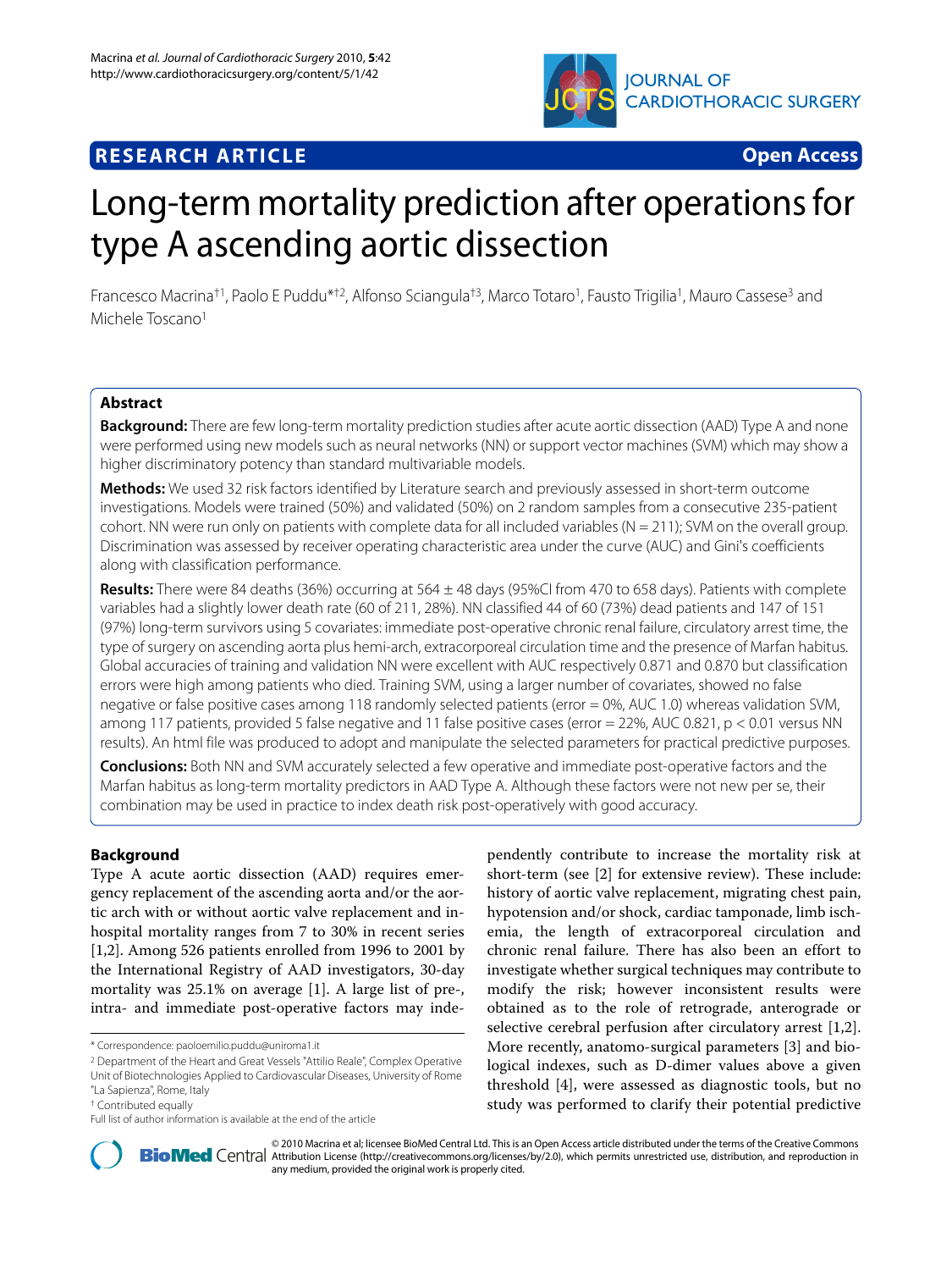role. On the other hand, it is largely unknown whether the assessed short-term risk factors may also predict long-term (say 1- to 2-year) mortality in Type A AAD patients.

Aim of the study was therefore to see whether selected risk factors assessed previously for prediction of 30-day mortality risk among Type A AAD patients [[1,](#page-6-0)[2\]](#page-6-1), may also contribute to index long-term prediction using neural networks known to have a larger global accuracy as compared to standard models such as logistic regression [[2,](#page-6-1)[5\]](#page-6-4). In addition, to improve discrimination between cases and non cases [\[6](#page-6-5)], which is essential once new risk equations are tested in general and in cardiac surgical outcome studies [[7-](#page-6-6)[10\]](#page-6-7) in particular, support vector machines (SVM) were also used [[11](#page-6-8),[12](#page-6-9)] for the first time on this material.

# **Methods**

# **Cohort and Risk Factors**

There were 235 consecutive patients undergoing surgical repair of AAD Type A between January 2002 and late 2008 at the University of Rome "La Sapienza" $(n = 143,$ 61%) and Catanzaro Sant'Anna Hospital (n = 92, 39%), Cardiac Surgical Departments. Diagnosis was made in emergency with computer tomographic (CT) scan and/or trans-esophageal echocardiography. Anesthesia was induced by propofol  $(1-1.8 \text{ yml})$  and sufentanil  $(0.35-1)$ γkg) and maintained by propofol 1-1.8 γml/hr and sufentanil 0.35-0.51 γkg/hr.

For each patient there were 32 potential predictors including demographic characteristics and pre-, operative and immediate post-operative variables including dummies (see Additional File [1](#page-6-10) for the definition of mathematical, computational or statistical technicalities) constructed in order to index operative techniques and related complications. These were selected based on a Literature review of studies performed to assess the role of relatively short-term potential predictors [[2\]](#page-6-1). Thus, year of surgery, hospital localization, age, sex and presence of clinically diagnosed high blood pressure and Marfan habitus were considered. Among AAD onset symptoms we coded shock and whether intubation was present at arrival or neurological deficits were present. Previous cardiac surgery was also coded. Among intraoperative variables there were: cross-clamping and total circulatory arrest times in min after extracorporeal perfusion started along with operative techniques (whether ascending aorta plus arch or hemi-arch or plus aortic valve and whether by Bentall or Cabrol, all as dummies versus ascending aorta alone). We also coded whether cerebral perfusion was anterograde, retrograde or both. Immediate post-operative complications were noted for each patient and included: total bleeding in ml, limb ischemia, by clinical and CT documentation, renal complica-

tions, including oligo-anuria and continuous hemodialysis, gastrointestinal complications such as bleeding and ischemia, and other complications requiring medical or surgical treatment and cerebral accidents, neurological deficits and coma, by clinical and CT documentation. For the definition of the analysed variables we followed those reported in previous studies [\[1](#page-6-0),[2](#page-6-1)].

Follow-up was performed by periodic visits and/or telephone contacts. Death certificates and all pertinent records were reviewed: time and causes of death were considered and patients alive were censored. For the purpose of the study we concentrate here on all-cause mortality.

#### **Statistical Analysis**

Data are expressed as means  $\pm$  SD or SE (when appropriate). The selection of potential predictors was done *a priori* based on previous knowledge [\[2](#page-6-1)[,5](#page-6-4),[13](#page-6-11)]. Linear correlation with the outcome variable and information value (that is the relative importance of each covariate) were considered. Follow-up data were investigated by modelling the presence (coded 1) or absence (coded 0) of post-operative mortality using Tiberius Data Mining © software (version 6.1.5; see <http://www.tiberius.biz>) to obtain multilayer perceptron (MLP) neural network solutions. These were from a 3-layer network, including the hidden unit containing 2 neurons (one linear and the second non-linear), with 32 input nodes (corresponding to the 32 potential risk factors selected) and one output unit, modelling the dichotomous risk outcome [[2,](#page-6-1)[5\]](#page-6-4). MLP were trained on a randomly selected sub sample (50% of all patients included), preventing over-fitting [\[14](#page-6-12)[,15](#page-6-13)]. Validation was performed on the remaining 50%. Gini's coefficient and graph [\[16](#page-6-14)] were produced. Receiver operating characteristic (ROC) areas under the curve (AUC) were compared [\[17](#page-6-15)[,18](#page-6-16)] between solutions using MedCalc software (version 9.6.3.0; see [http://www.medcalcsoft](http://www.medcalcsoftware.com)[ware.com](http://www.medcalcsoftware.com)). To run SVM [\[11\]](#page-6-8) cSVM (version 3.1.0; see <http://www.smartlab.dibe.unige.it>) was used with optimal C search on 50% of the overall sample. There are similarities between neural networks and SVM since an SVM with a sigmoid kernel is equivalent to a neural network with a sigmoid activation function and one hidden unit, the difference being only the number of neurons, auto-matically selected by a SVM [[12\]](#page-6-9). A value of  $p < 0.05$  was considered statistically significant in all cases.

#### **Results**

#### **Univariate contributors**

The univariate contribution of the 32 potential risk factors for AAD Type A is shown in Additional File [2,](#page-6-17) Table S1 among the 235 patients studied (see Additional File [2](#page-6-17)). These patients were from 2 Cardiac Surgical Centres, one in central and the other in southern Italy, and were fol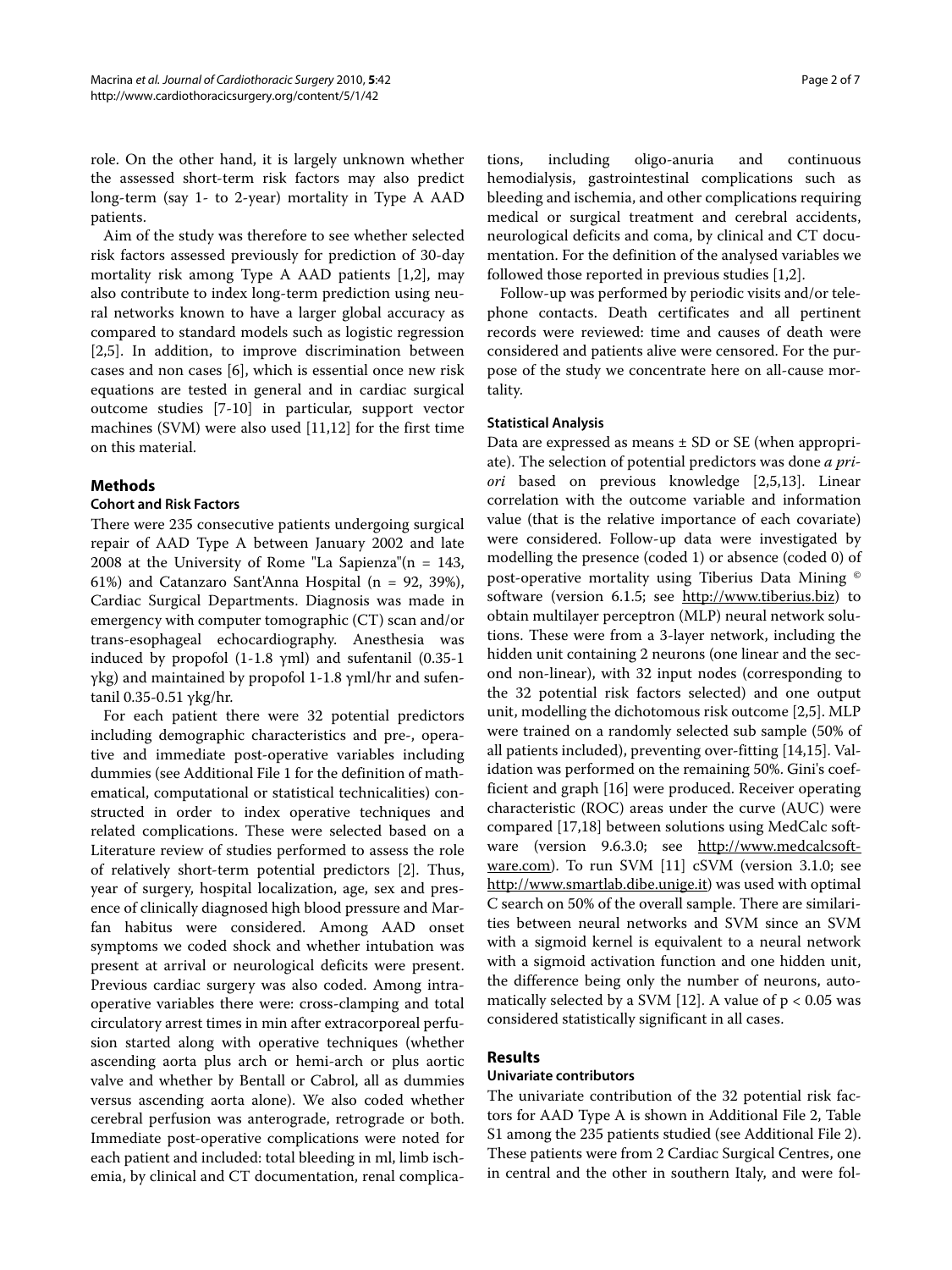lowed-up from 8 months to 7 years post operation. There were 84 deaths (36%): 81 (95%) of these were of cardiac origin, whereas the remaining 4 (5%) presented mixed causes, from accidents to cancer and suicide. Deaths occurred at  $564 \pm 48$  (mean  $\pm$  SE) days (95%CI from 470 to 658 days). To index the relative discrimination between cases and non cases (variable = Status) provided individually by these factors, the table shows the information value, Gini's coefficient and linear correlation. A good information value  $(> 0.5)$  is provided by chronic renal failure, bleeding in the first post-operative 24 hours, extracorporeal circulation and circulatory arrest times, age, and dummies for post-operative neurological coma and immediate post-operative dialysis in continuous. Apart bleeding in the first post-operative 24 hours, the other variables present a high linear correlation and a large Gini's coefficient.

#### **Multivariable contribution by NN**

There were 211 (90%) patients who had all variables for analysis whereas missing data were seen from 0.4 to 9.4%, depending on the examined variable (Additional File [2](#page-6-17), Table S1). There was a slightly lower, not significantly different death rate among patients with complete information for all variables (60 of 211, 28%), than among the overall studied patients. Neural network model classified 44 of 60 (73%) dead patients and 147 of 151 (97%) longterm survivors using 5 covariates: immediate post-operative chronic renal failure, circulatory arrest time, the type of surgery on ascending aorta plus hemi-arch, extracorporeal circulation time and the presence of Marfan habitus. Figure [1](#page-3-0) shows a semi-quantitative graphic presentation of these risk factors for training and validation models. The proportions of dead patients identified by neural network were slightly lower in training and validation runs (respectively 69 and 64%) than in the overall study. However, much similar proportions were correctly identified among long-term survivors (respectively 97 and 100%). Of note that global accuracies (as detected by ROC AUC) were extremely high (respectively 0.871 and 0.870).

# **Multivariable contribution by SVM**

Figure [2](#page-4-0) shows the results of the SVM run on the overall study group ( $N = 235$ ), since by this method there is no limitation to confine the analysis to patients with complete data for all variables, as with neural networks. A somewhat different picture is provided by SVM as compared to neural network. First, SVM make use of a larger number of covariates, some of which provided little if any information, yet globally enabled to obtain a Gini's coefficient of 1.00 (using 27 of 32 covariates) with no false negative or false positive cases identified among 118 randomly selected AAD Type A patients (error  $= 0\%$ ). Second, when validation SVM were run on the remaining 117 patients, the Gini's coefficient was 0.642 (with an ROC AUC = 0.821), a statistically lower ( $p < 0.01$ ) result as compared to those obtained by neural network model. There were 15 false negative and 11 false positive cases (error = 22%) identified. Third, validation and training SVM used different covariates to predict outcome and there was a relatively different ranked importance.

#### **Variables selected in common by NN and SVM**

There were 4 covariates (circulatory arrest time, immediate post-operative chronic renal failure, the type of surgery on ascending aorta plus hemi-arch, and the presence of Marfan habitus) selected in common by neural network models and both training and validation SVM. It is important to consider that a high correlation  $(r = 0.31)$ exists between circulatory arrest and extracorporeal circulation times (results not shown).

# **Discussion**

This is the first investigation to adopt neural networks and support vector machines to assess the relatively longterm predictive role of a quite large series of potential risk factors including pre-operative, operative and immediately post-operative variables in AAD Type A patients. The presence of Marfan habitus, the length of circulatory arrest, an intervention on the ascending aorta plus hemiarch and immediate post-operative chronic renal failure were the risk factors selected in common by these methods with a very high global accuracy (ROC AUC > 0.82). Although the factors selected were not new, their combination might be used in practice to enable the construction of risk charts whereby levels of risk might be defined. However, it is clear that the corresponding cells of these charts need to contain a sufficient number of cases and non cases, which is presumably possible only after large multi-centre and/or multinational cooperative efforts will be undertaken. The evidence presented here might contribute to stimulate cooperation to reach this aim.

The presented rules provided very good predictive and discrimination properties, however only Marfan habitus was a parameter that could be used pre-operatively. Determination *a priori* about which patients are not candidates for surgery is therefore not possible using the evidence of this investigation. Nevertheless, as there were 2 operative parameters contributing to increase long-term mortality risk, it is important that attention is paid to keep the length of circulatory arrest at the minimal level and to consider that an intervention on the aorta plus hemi-arch conveys an independent risk of lower survival. On the other hand, all efforts should be done to reduce the incidence of post-operative chronic renal failure.

The incidence of AAD Type A has been estimated at from 5 to 30 per million people per year in the United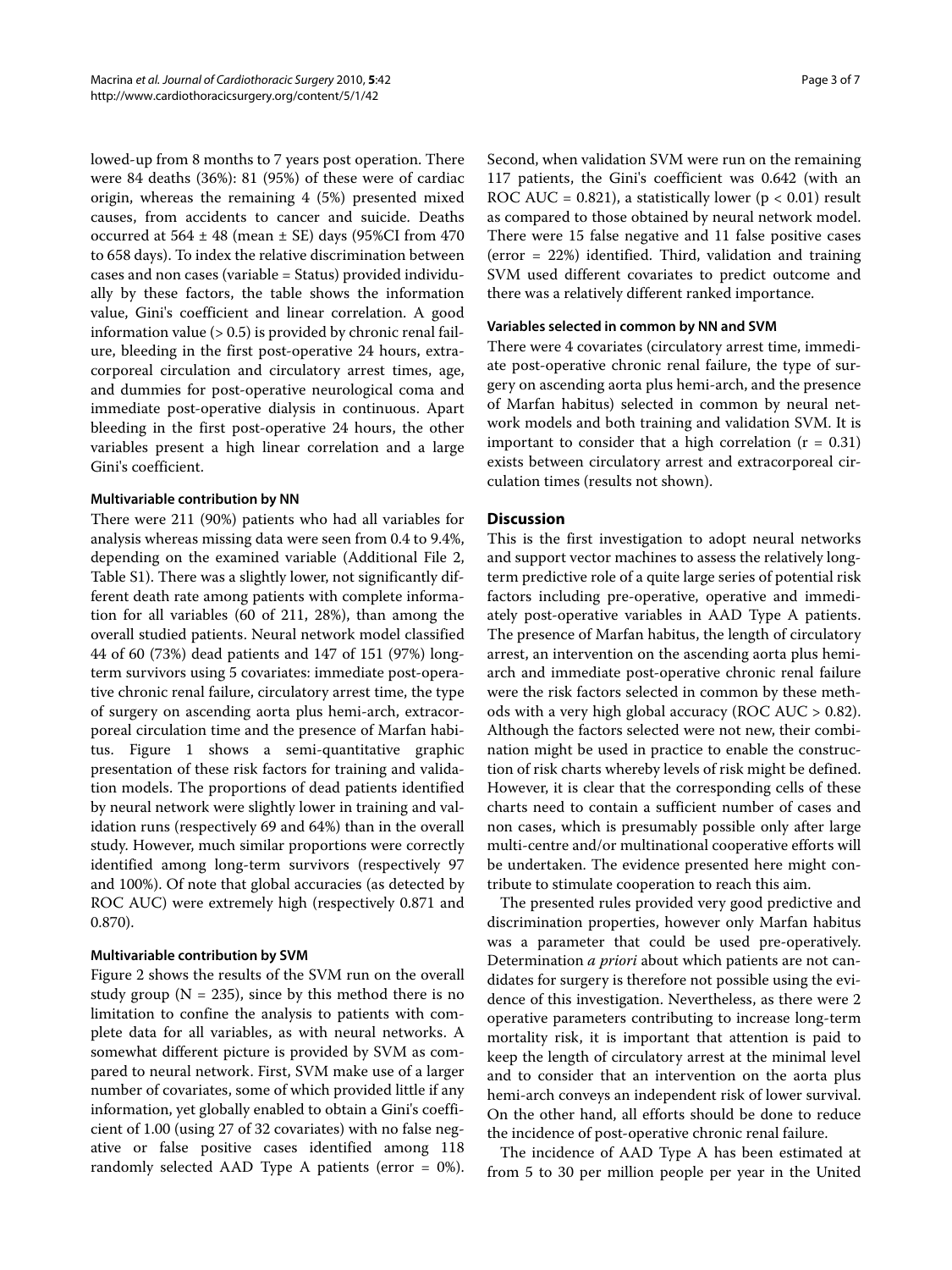<span id="page-3-0"></span>

States, which is 880 to 147 times less than the incidence of acute myocardial infarction, but still provides an important clinical problem and sometimes a dilemma for the differentiating difficulties between these presentations [[1-](#page-6-0)[3](#page-6-2)]. Although biological thresholds of plasma molecules such as D-dimer are actively looked for in order to improve diagnosis [[4\]](#page-6-3), this may not have an impact on prediction before the results of larger studies are obtained. Therefore, risk profiling remains crucial. Based on results obtained by the IRAD investigators, short-term mortality could be reduced from as high as 58% in medically treated patients to the current average figure of 25.1% (and sometimes less) when surgery is performed [[1\]](#page-6-0). Risk factors may contribute to better management and a more defined risk assessment [\[1](#page-6-0),[2](#page-6-1)]: in-

hospital mortality was as high as 31.4% in unstable patients presenting with cardiac tamponade, shock, congestive heart failure, cerebro-vascular accident, stroke, coma, acute myocardial and/or mesenteric ischemia and acute renal failure at the time of operation, whereas stable patients may present with a mortality as low as 16.7%.

In a previous report we investigated 30-day mortality among 208 patients from 2 Italian Centres [[2\]](#page-6-1) using a series of demographic, pre-operative, operative and postoperative characteristics, selected from 37 such variables considered in the Literature as potential predictors of short-term mortality after AAD Type A. When logistic or neural network models were produced in one Centre and applied to the data from the second Centre, for external validation [\[13](#page-6-11)-[15](#page-6-13)], there were predictors which were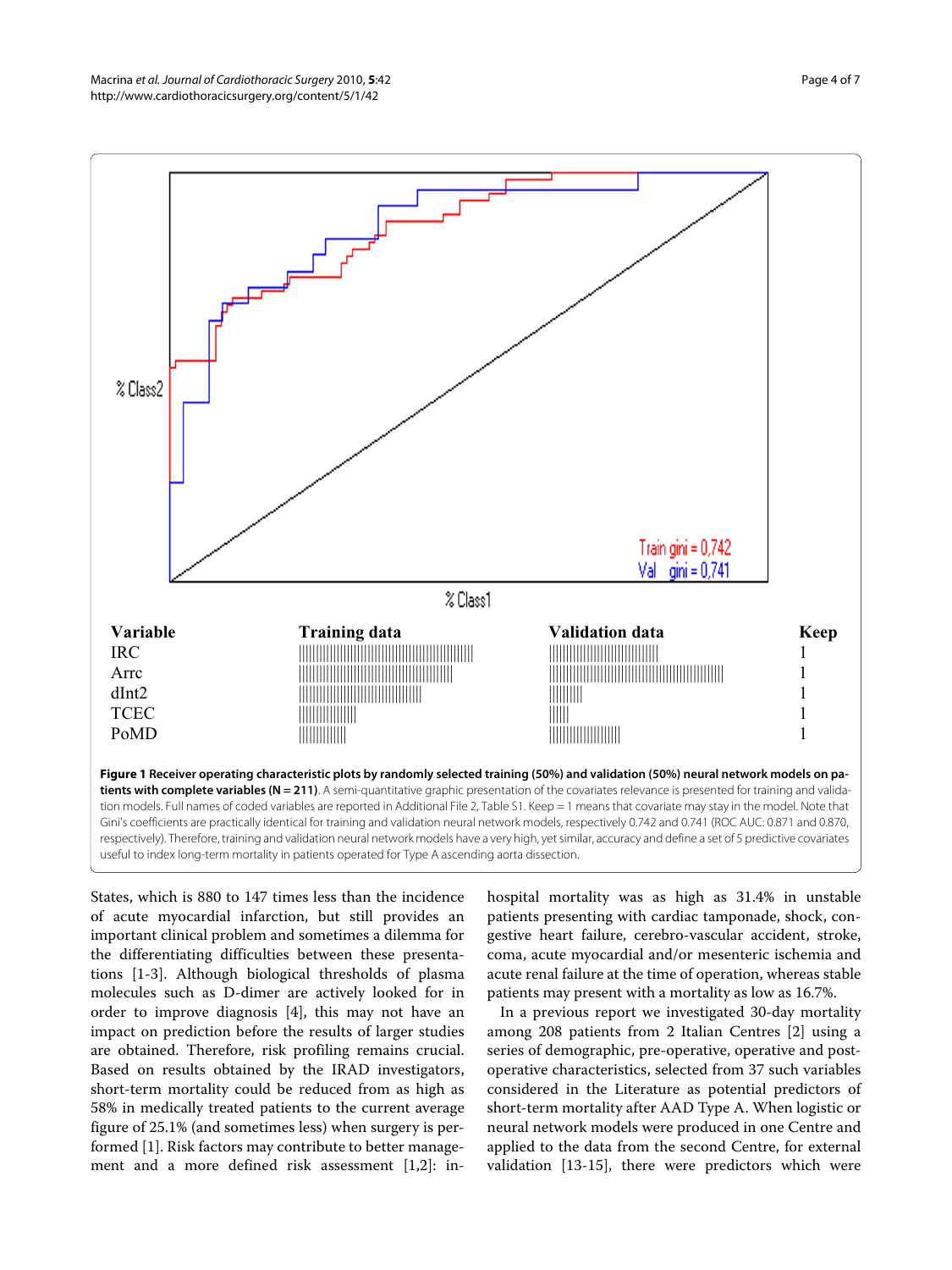Macrina et al. Journal of Cardiothoracic Surgery 2010, **5**:42 http://www.cardiothoracicsurgery.org/content/5/1/42

<span id="page-4-0"></span>

**Figure 2 Receiver operating characteristic plots by randomly selected training (50%) and validation (50%) support vector machine (SVM)**  with optimal C search on overall study patients (N = 235). A semi-quantitative graphic presentation of the covariates relevance is presented for training and validation models. Full names of coded variables are reported in Additional File [2,](#page-6-17) Table S1. Keep = 1 means that covariate may stay in the model. Using 27 of 32 covariates, Gini's coefficient by training SVM was 1.00 and no false negative or false positive cases were identified among 118 randomly selected AAD Type A patients (error = 0%). However, validation SVM on the remaining 117 patients provided 15 false negative and 11 false positive cases (error = 22%) and the Gini's coefficient was 0.642 (ROC AUC 0.821), which is statistically lower (p < 0.01) than the results obtained by neural network model, shown in Figure 1. Of note that validation and training SVM use different covariates to predict outcome and a relatively different ranked importance. Nevertheless, with both training and validation SVM, apart from extracorporeal circulation time, the other 4 covariates were also selected by neural network models.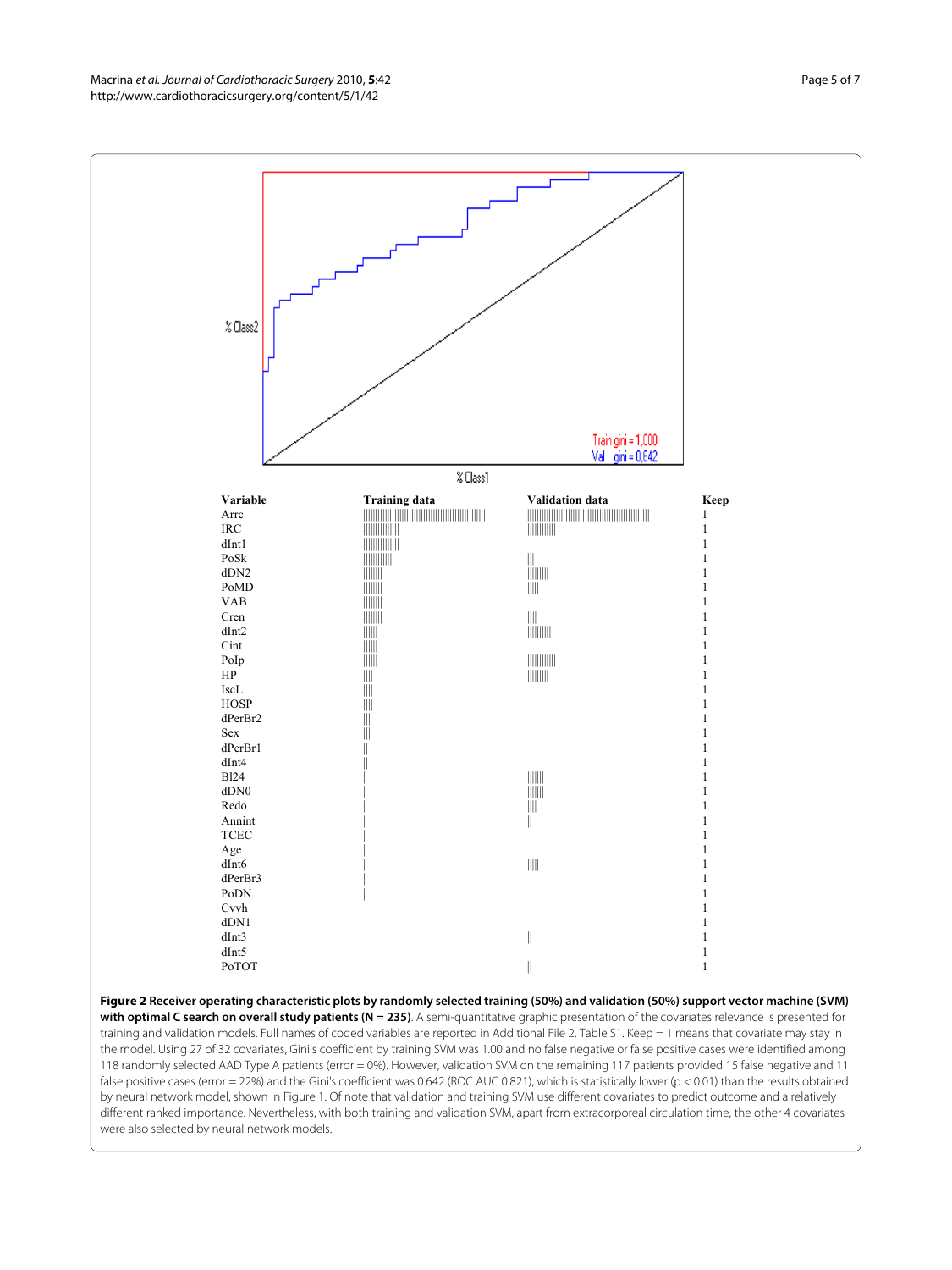selected in common: the presence of pre-operative shock, intubation and neurological symptoms, immediate postoperative presence of dialysis in continuous and the quantity of bleeding in the first 24 hours post-operation. By neural network model only, the length of extracorporeal circulation and post-operative chronic renal failure were detected as independent predictors of 30-day mortality. Different from the IRAD Registry investigators [\[1](#page-6-0)] we showed [[2\]](#page-6-1) that operative and immediate post-operative factors should be considered to predict short-term mortality. They contributed significantly to obtain a large overall accuracy, which might be explained in part by these factors being continuous [[19\]](#page-6-18). On the other hand, similar to studies investigating predictive performance of short-term mortality after coronary artery bypass surgery [[9,](#page-6-19)[10\]](#page-6-7), neural networks had a better performance when compared to standard methods such as logistic regression [\[2](#page-6-1)[,5](#page-6-4)].

When the performance and/or reliability of predictive models is limited, or of low sensitivity and specificity, their capability may be hampered to identify high risk subjects who deserve individualized treatment [[13\]](#page-6-11). The neural network method stems [[14,](#page-6-12)[15\]](#page-6-13) from its potential for improved predictive performance by exploring, hidden layers to find nonlinearities, interactions and nonlinear interactions among predictors. The attraction of neural networks is quite evident from the impressive growth of results published [\[15](#page-6-13)]. However, there are relatively few comparative reports on the performance and accuracy of neural networks, which was assessed only versus multiple logistic function, to predict events in clinical [\[9](#page-6-19)] or epidemiological [\[5](#page-6-4)[,18](#page-6-16)] cardiovascular studies.

There has been some controversy as to whether new risk predictors, or series of old and newer ones, can add to the prediction of events, including mortality, in terms of clinical utility, impact or discrimination [\[6](#page-6-5)]. Although in clinical and epidemiological experiences discrimination metrics (such as ROC AUC) are quite well established methods [\[2](#page-6-1)[,5](#page-6-4)[,18](#page-6-16)[,20](#page-6-20),[21](#page-6-21)], it has been pointed out that ROC AUC are insensitive in comparing models [\[6](#page-6-5)], which may be circumvented however by making comparisons with fixed number of covariates [[5\]](#page-6-4). To evaluate and compare predictive risk models there have been therefore new methods to be proposed, based primarily on stratification into clinical categories on the basis of risk and attempts to assess the ability of new models to more accurately reclassify individuals into higher or lower risk strata [\[22](#page-6-22)[,23](#page-6-23)]. Risk reclassification for single factors can be then examined by using models with and without each risk factor in turn or measuring the net reclassification improvement, that is the difference in proportions moving up and down risk strata among case patients versus control participants [[6](#page-6-5),[23\]](#page-6-23). Whatever reclassification

method is selected it is important to understand that when length of follow-up differs (as in the present series) among individuals and/or the cohort is relatively small it may be impossible to apply them [\[6](#page-6-5)]. Moreover and more importantly, reclassification methods depend on the particular categories used [[6\]](#page-6-5): in our case it is far from established if a 5%, 10%, 20%, 30% or more are adequate categories of long-term risk of AAD Type A. To compare with established experiences in preventive cardiology [[20,](#page-6-20)[24\]](#page-6-24) or coronary by-pass surgery [[25\]](#page-6-25), the sensitivity and specificity of the abovementioned thresholds should be accurately assessed, which again calls for large amount of data being collected and therefore improved multicentre collaboration.

# **Conclusions**

The classification provided by neural network models and related SVM may represent a compromise to cope with the necessity to assess the clinical relevance of variables used for predictive purposes in AAD Type A patients, but also in different areas of research. These methods may also go beyond the classical contention of standard predictive models, namely that only predictors that are statistically significant are typically used [\[6](#page-6-5)]. Indeed, with SVM a high discrimination is obtained by using a large number of variables, most with little informative content if used alone. As we have shown, however, it is extremely important not only to train but to validate these methods, which demands further study and the accumulation of very large data sets. Our results may well stimulate these efforts.

An important take-home message for clinicians should be that with neural networks and SVM, by concentrating on a few risk factors such as those described here, it is possible to predict long-term mortality in AAD Type A patients with a global good accuracy. We produced an html tool (see Additional File [3\)](#page-6-26) based on the neural network solution reported here, whereby it is easy to appreciate that increasing from 60 to 80 min the circulatory arrest time, the patient long-term risk category evolves from false (survival) to true (dead) at an assessment strength (roughly the degree of certitude) of 1/3. By further increasing circulatory arrest times to 120 and 180 min, the assessment strengths become 2/3 and almost 1, respectively. Although Surgeons know well and from decades that this is a hardly steerable variable in the clinical practice, a dimensional outcome predictive assessment might be obtained using our tool immediately after the operation is finished, which may have an impact for further clinical decision making. The other variables described in the present study might also be used for predictive assessments so that a very large combination of clinical presentations could be easily modeled.